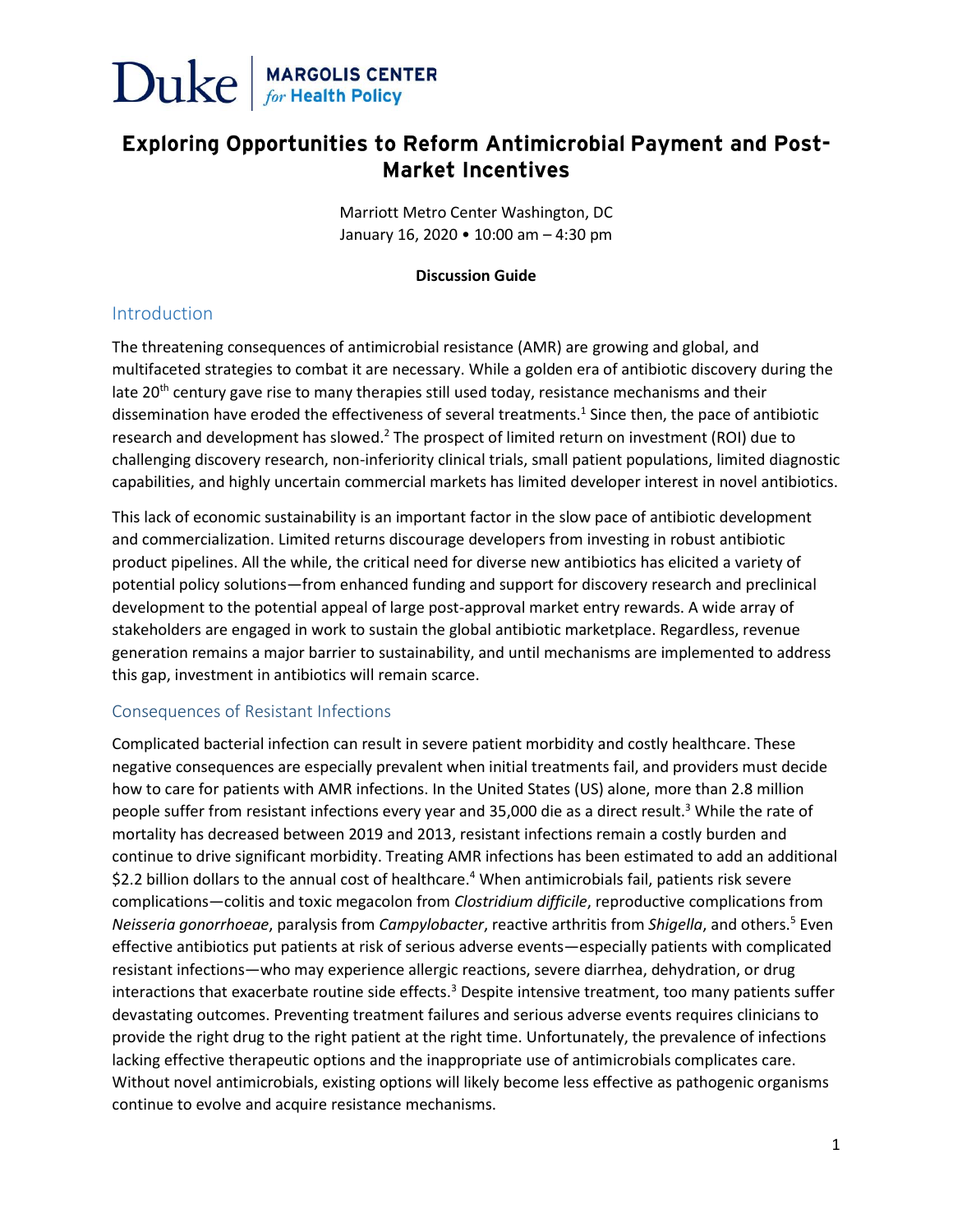### A Challenging Market for Antibiotics

While novel antibiotics are desired, generating return on investment (ROI) has become especially challenging for innovators. From the outset, clinical development is costly, and even more so for indications like resistant infections where patient populations may be limited. Further, most antibiotics are approved based on non-inferiority trials that do not demonstrate whether an investigational antibiotic is superior to the standard of care. This trial design means that new antibiotics enter the market with evidence demonstrating effectiveness that is at best equivalent than the current standard of care. In contrast, most other therapeutics have evidence demonstrating superiority to standard of care. This lack of data both slows the adoption of novel antibiotics over less expensive generics and discourages reimbursement commensurate with innovation addressing AMR.

Even when a new antibiotics is supported by evidence and approved for reimbursement, its utilization remains restricted by stewardship protocols, which guide physicians toward appropriate prescribing that aims to prevent potential resistance. While restricting inappropriate antibiotic use is important to maintain product effectiveness, stewardship practices restrict utilization and limit the revenue new antibiotics—even those with innovative mechanisms of action—receive under fee-for-service (FFS) payment schemes. As a result, developers are leaving the space and investing in more profitable product pipelines, as demonstrated by several recent departures.<sup>6,7</sup> Strategies are needed to encourage innovators to continue investing in antimicrobial research and development.

### Prior Duke-Margolis Work on AMR

To facilitate progress toward a reinvigorated market for antimicrobials, over the past year and a half, and with support from the Wellcome Trust, the Duke-Margolis Center for Health Policy has convened experts from across the AMR landscape to address the potential implementation of domestic policy approaches and the global coordination of promising market incentives. The Margolis Center has advanced these conversations and collected key considerations underpinning three primary goals: (1) advancing technical details for incentive models in the context of the US market; (2) identifying broader options to support the sustainability of large pull incentives; and (3) supporting the development of principles and approaches for global coordination. From these convening activities, as well as from discussion at the January 16<sup>th</sup> meeting, Duke-Margolis will publish a report of recommended actions and potential next steps. For a detailed overview regarding a potential subscription-based payment model, see the recent Margolis Center brief—*Delinking US Antibiotic Payments through a Subscription Model in Medicare*.

The purpose of the Margolis Center's public meeting is to highlight activities that have been executed over the past year and identify potential promising strategies and actions to improve the antimicrobial development ecosystem. Sessions will cover promising payment reform models, as well as other areas of the healthcare system that could be leveraged to improve antimicrobial utilization and evidence generation on outcomes and value. To provide background, this discussion guide will outline the underlying challenges of antibiotic development, highlight recent actions, and describe areas for future progress.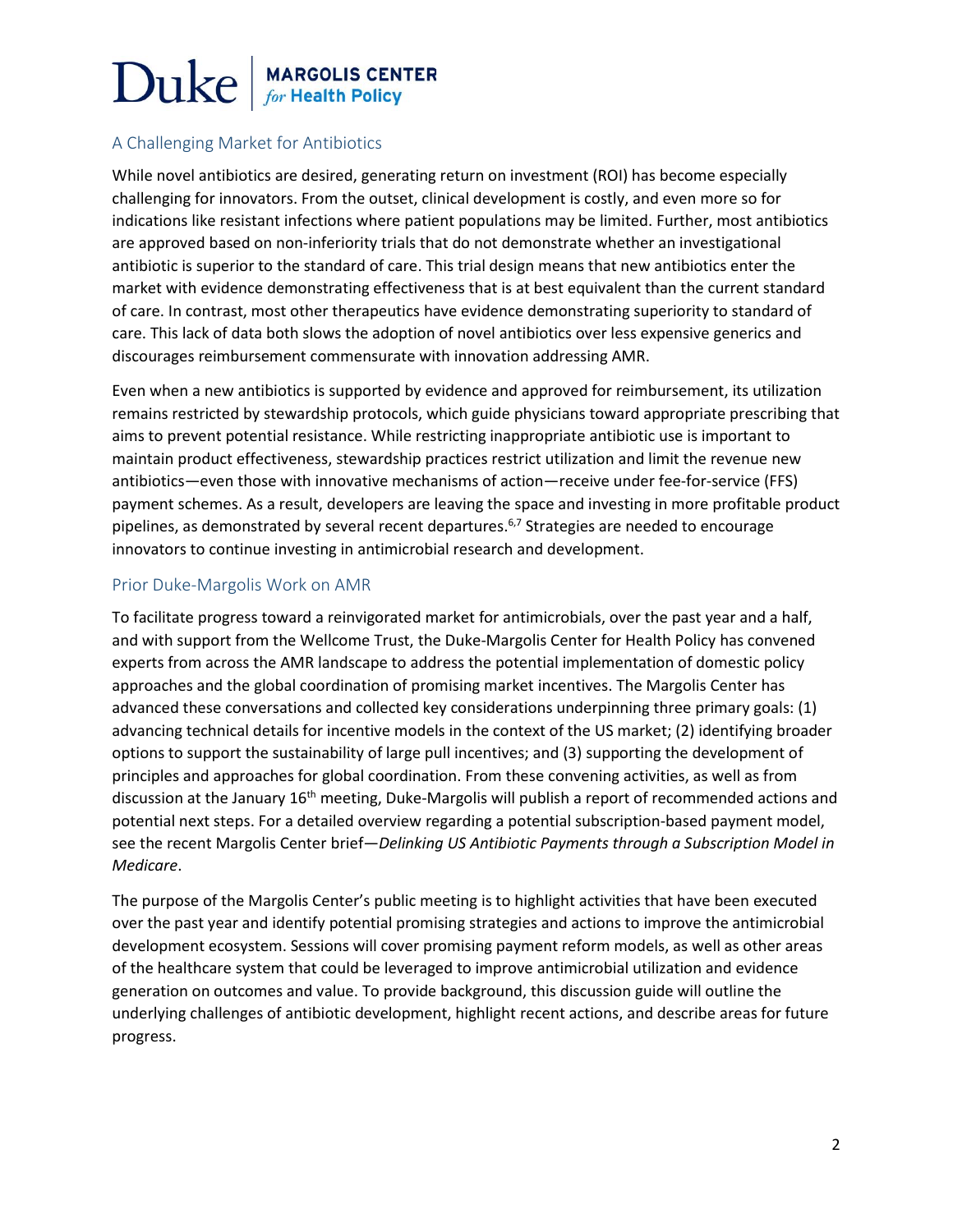### Pre- and Post-Market Development Incentives

As described above, the market for antibiotics is generally regarded as providing insufficient or even non-existent return on investment.<sup>8</sup> Relative to the public health value effective antibiotics offer, this limited return underscores the gap between financial support for pre-market antibiotic development and post-market commercialization. Regardless, opportunities to address challenging finances exist throughout the entire antibiotic product lifecycle, from pre-clinical and clinical development to postmarket return on investment. As a result, stakeholders in the public and private sectors increasingly support a continuum of both push (pre-product approval) and pull (post-product approval) incentives.

### Push Incentives for Antibiotics

Push incentives are intended to encourage antibiotic development by removing financial barriers or providing funding during pre-clinical and clinical research. Several well-established initiatives provide financial support for research and development efforts addressing AMR (Table 1). Together, this network of initiatives and global funders have implemented various push incentives designed to foster novel therapeutics, diagnostics, devices, and preventatives, as well as efforts to support the surveillance, stewardship, and the optimization of existing antibiotics. In the US, CARB-X announced it has funded 54 projects with investments totaling \$179.3 million, and BARDA signaled its intention to explore a new bilateral venture capital partnership in support of antimicrobial innovation.<sup>9,10</sup>

| Organization <sup>a</sup>   | <b>Budget</b>                         | <b>Development Stages Supported</b>      |
|-----------------------------|---------------------------------------|------------------------------------------|
| BARDA <sup>+</sup>          | \$660M (FY2015 - 18) <sup>12-14</sup> | Phase 1 to regulatory approval           |
| CARB-X                      | \$550M (2016 - 21) <sup>15</sup>      | Hit-to-lead to end of Phase 1            |
| GAMRIF <sup>+</sup>         | £50M (2013 - 21) <sup>16</sup>        | Discovery research to end of Phase 1     |
| GARDP                       | €270M (2017 – 23) <sup>17</sup>       | All stages & patient access              |
| Global AMR R&D Hub          | €500M (2018 - 2028) <sup>18</sup>     | AMR research coordinator (initial focus) |
| IMI ND4BB                   | €650M (2014 - 20) <sup>19</sup>       | Entire value chain                       |
| <b>JPIAMR</b>               | €234M (2012 - 24)                     | Discovery research                       |
| $NIH+$                      | \$2,002M (FY2014 - 18) <sup>20</sup>  | Discovery research to Phase 2            |
| <b>REPAIR Impact Fund</b>   | $$165M (2018 - 23)$                   | Lead optimization to end of Phase 1      |
| Wellcome Trust <sup>+</sup> | \$155M (2016 - 21) <sup>21</sup>      | Policy & hit-to-lead to end of Phase 1   |

#### **Table 1: Major Push Incentive Funders<sup>11</sup>**

† NIH, BARDA, GAMRIF, and Wellcome Trust each contribute to the \$550M CARB-X budget. NIH and BARDA direct \$10M and \$55M, respectively, toward CARB-X annually. GAMRIF is directing £20M toward CARB-X over three years.<sup>22</sup> Wellcome Trust is directing \$155M toward CARB-X over five years.

<sup>a</sup> BARDA – Biomedical Advanced Research and Development Authority; CARB-X – Combating Antibiotic-Resistant Bacteria Biopharmaceutical Accelerator; GAMRIF – Global AMR Innovation Fund; GARDP – Global Antibiotic Research & Development Partnership; IMI ND4BB – IMI programme New Drugs 4 Bad Bugs; JPIAMR – Joint Programming Initiative on Antimicrobial Resistance; NIH – National Institutes of Health; REPAIR – Replenishing and Enabling the Pipeline for Anti-Infective Resistance Impact Fund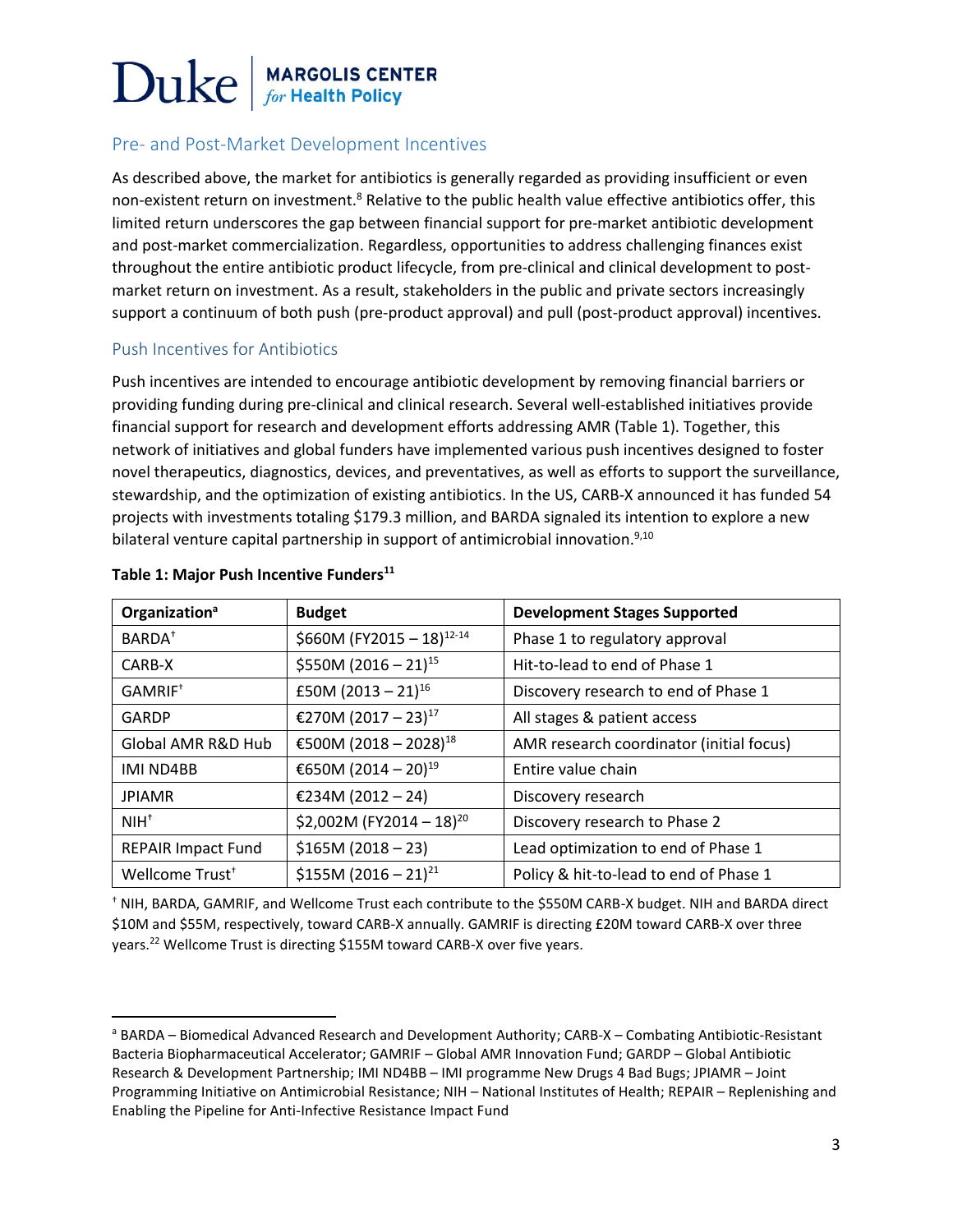In addition to incentives for research and development, efforts to improve the regulatory pathway for antimicrobials have had some success. In 2012, the Generating Antibiotic Incentives Now (GAIN) provisions became Title VIII of the Food and Drug Administration Safety and Innovation Act (FDASIA) and created FDA's qualified infectious disease product (QIDP) designation.<sup>30</sup> QIDPs are eligible for both Fast Track and priority review designations, and if approved, five years of additional marketing exclusivity. The GAIN provisions also committed FDA to updating guidance regarding the clinical development of antibacterial and antifungal drugs and development in areas of unmet need. In 2016, the 21<sup>st</sup> Century Cures Act established the limited population pathway for antibacterial and antifungal drugs (LPAD pathway).<sup>31</sup> For developers pursuing drugs intended to treat a serious or life-threatening infection in a limited population of patients with unmet needs, the LPAD pathway allows FDA to approach its benefitrisk assessment with additional flexibility. FDA must consider the severity, rarity, or prevalence of the infection a drug is intended to treat and may approve products that would not have a favorable benefitrisk profile in broader populations.

#### *Challenges Beyond Early Development Costs & Regulatory Streamlining*

Although regulatory changes have provided some benefit, and push incentives have effectively financed early-stage antimicrobial development, distinct market challenges discourage later-stage product development, registration, and commercialization. Non-inferiority trials—while appropriate for the registration of antibiotics—provide limited evidence of comparative effectiveness, slowing the uptake of new products. This evidentiary gap limits pricing that might adequately sustain continued innovation and ongoing sponsor-initiated evidence development. Furthermore, even if new antibiotics are eventually determined to be safer or more effective than generic alternatives, widespread use depends on the availability of evidence regarding effectiveness and susceptibility to resistance. These conditions create upfront commercialization costs that most small and medium-size developers cannot afford when novel antibiotics reimbursement is limited.

In addition to substantial commercialization costs, practice guidelines and clinical protocols represent an additional hurdle for novel antibiotic products. Widespread antibiotic stewardship programs—while designed to slow AMR—limit the unit-sales that generate antibiotic revenue under FFS payment systems. Finally, rising reimbursement pressures and constrained hospital budgets prioritize the least expensive therapeutic options for individual patients, notwithstanding potential downstream or broader population benefits of effective AMR management. These persistent challenges underscore why further policy initiatives are needed to provide adequate financial support during later-stage development and following the approval of a potentially valuable new antibiotic.

### Pull Incentives for Antibiotics

Even when push incentives help to offset pre-market costs, manufacturers still incur expenses to maintain their products, and within the current market, revenue generated by new antibiotic products do not cover these operational costs.<sup>23-25</sup> Pull incentives encourage development of antibiotics by providing a financial reward following the approval of a product, and often provide a mechanism to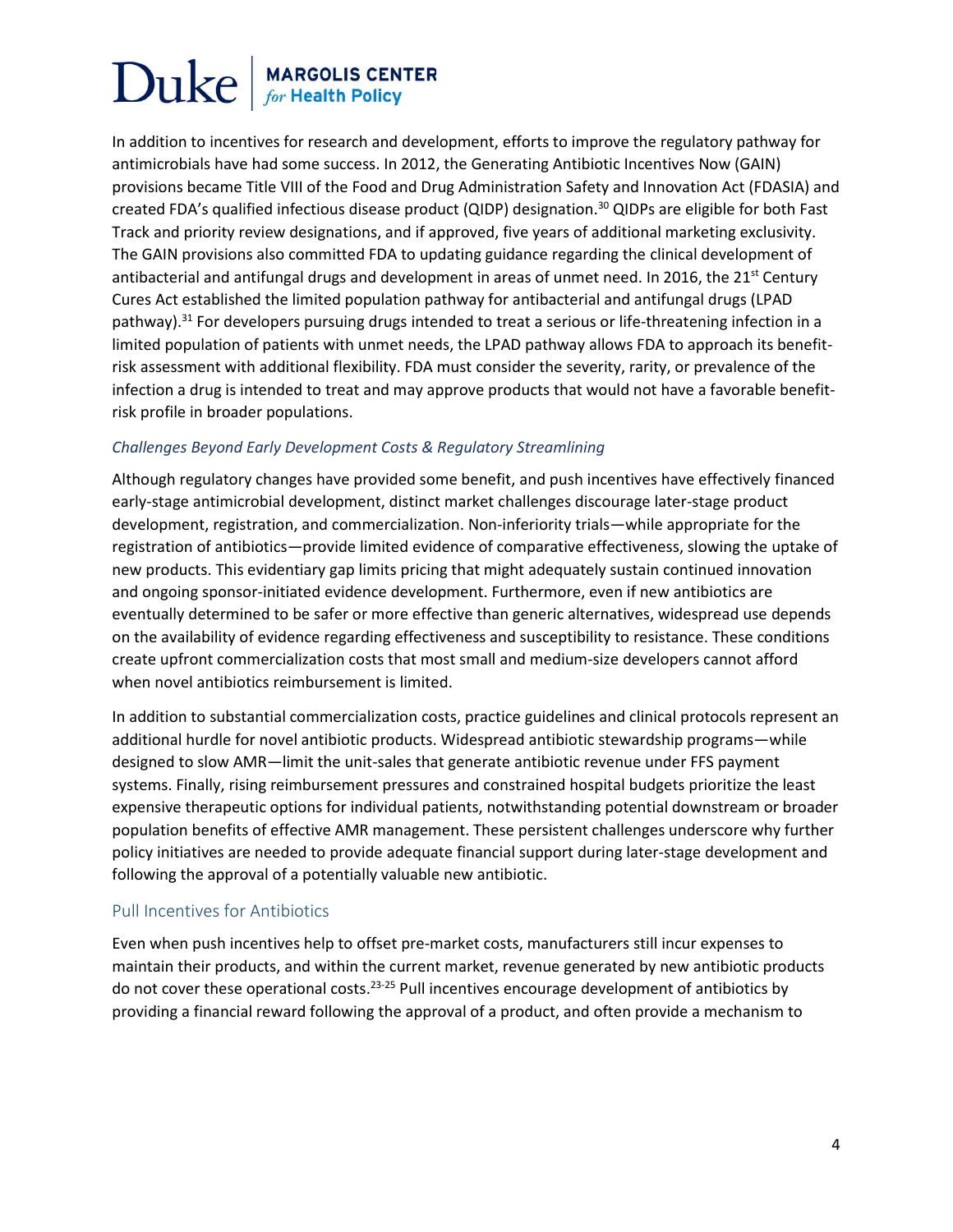supplement or supplant revenue generation. Pull incentives vary in form, and for this discussion, pull incentives will separated into two categories: reward models and payment reform.

Several pull mechanisms have been proposed to encourage antibiotic development, including the advanced market commitment (AMC), priority review voucher (PRV), transferrable exclusivity voucher (TEV), and market entry reward (MER).<sup>8</sup> AMCs have been successfully implemented for vaccines, but would need to be constructed so that they do not depend on unit sales. Several payment reform approaches apply this concept. Among the other reward models, TEVs and MERs are viewed as more attractive mechanisms for antimicrobials, whereas PRVs may not generate sufficient revenue for antimicrobial developers. TEVs extend the market exclusivity of an existing biopharmaceutical product, and are attractive because they would likely generate substantial revenue through additional product sales or sale of the voucher.<sup>8</sup> A TEV has the potential to drive value for both large and small developers and maintains budget neutrality. However, sustaining the higher prices of existing drugs raises concerns about the affordability of current high-cost treatments, and legislative proposals to implement TEVs may not be politically feasible.

A MER avoids some of the challenges facing other pull incentives. According to a thorough literature review and stakeholder analysis conducted by DRIVE-AB, an entry reward is the most commonly recommended potential pull incentive.<sup>2</sup> Such a reward would likely take the form of multiple annual payments to a developer following the approval of a new antimicrobial. To ensure the availability and stewardship of a new antimicrobial, payments would be contingent upon contractual conditions between the payer and developer. These payments could occur in equal installments, differential installments, or installments adjusted according to unit-sales to ensure consistent revenue for the developer. There is considerable policy interest in understanding how MERs can be designed and implemented.

Successfully implementing and sustaining a large pull incentive such as a MER will require a new type of financial commitment, and policymakers will need to address various financing considerations, eligibility criteria, and contractual conditions. The size and scope of an entry reward will guide its intended impact and influence which stakeholders may be incentivized to invest in antimicrobials as a result. Entry rewards could be structured to sustain investments among small-to-medium developers and their financiers, or to additionally encourage the market re-entry of large multinational developers. MERs could also function to differentially incent the development of novel antimicrobials with desirable features, like activity against hard-to-treat gram-negative infections or immunity from defined resistance mechanisms. By multiple estimates, MERs designed to attract larger multinational developers will need to offer around \$1 billion worldwide, excluding revenues.<sup>8</sup> Such a figure is likely to require substantial public financing and thereby obligates governments to ensure their investments are likely to return significant population health value. Thus, in addition to deciding which microbial threats are most severe and which novel antibiotics may be eligible for a MER, stakeholders must also consider how existing payment reforms could support antibiotic availability.

### *Payment Reform Approaches to Support the Antibiotic Market*

Payment reform approaches are another option for providing a pull incentive for antibiotics by improving the market for new products. Payment reform approaches may not deliver the same magnitude of return as a reward model incentives, but may present a more practical and sustainable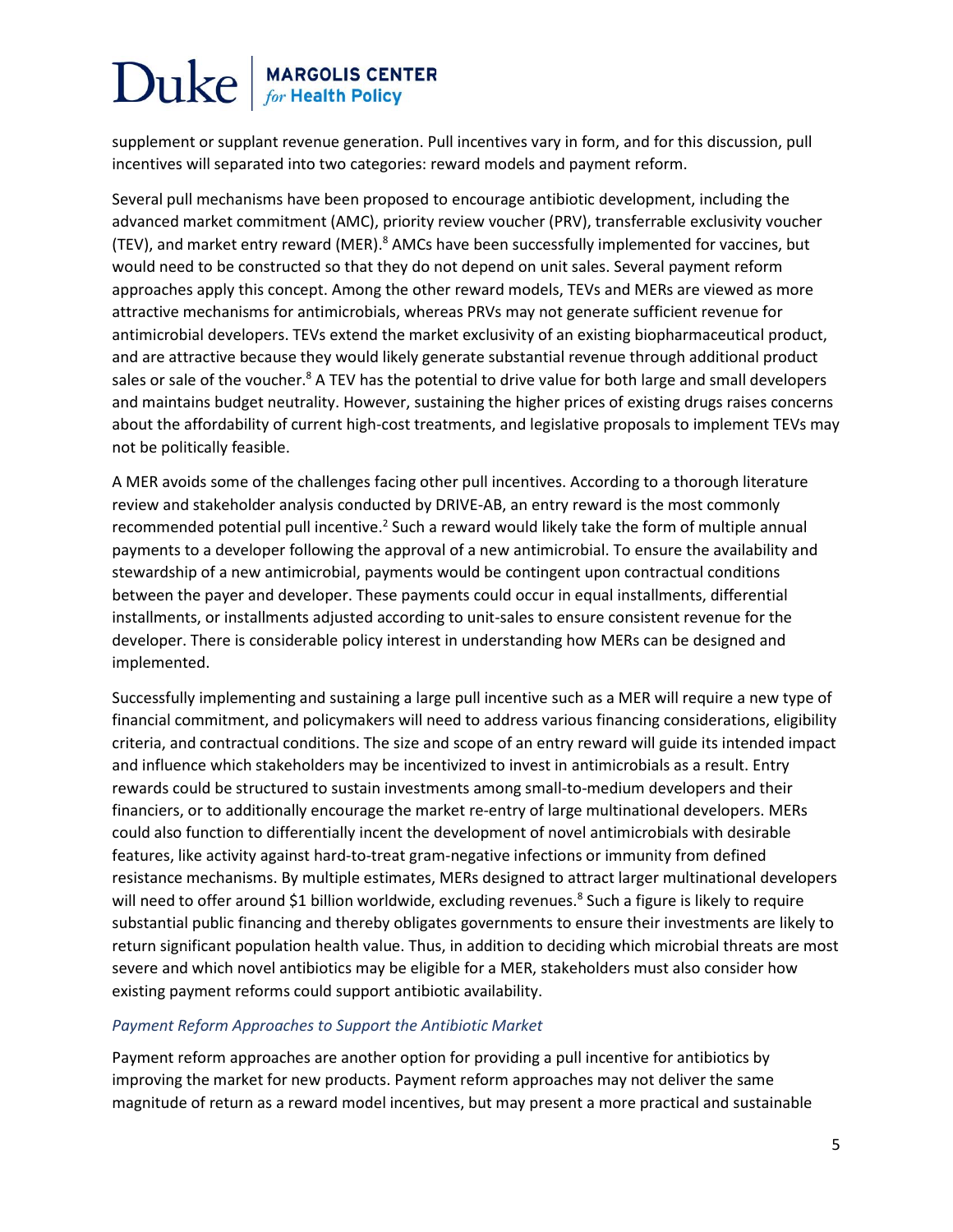path to market correction, with the added benefit of incentivizing value-based care at the population level. While there is no straightforward solution to address the complex challenges created by AMR and antibiotic development, collectively, stakeholders have been making progress that serves as a foundation for future action. New incentive approaches will have varying levels of feasibility, and the trajectory of each mechanism will contribute to a more sustainable path for addressing AMR.

#### *Near-Term Payment Reform Approaches*

Under Medicare Part A and its Inpatient Prospective Payment System (IPPS), inpatient-administered drugs are accounted alongside related hospital services, collectively assigned a diagnosis-related group (DRG), and reimbursed as a bundled global payment. New expensive drugs that add to the cost of treating infections covered by defined DRGs will reduce net revenues for providers. As a result, hospitals may seek to limit the utilization of expensive drugs, impacting patient access to innovative therapeutics.

To promote product uptake and reduce the financial burden on hospitals using innovative but expensive medical products, CMS introduced the New Technology Add-On Payment (NTAP) in 2000. The NTAP program provides additional reimbursement for new drugs or devices whose costs exceed the amount covered under the existing DRG, and that demonstrate substantial improvement over existing technologies. Developers must apply for their product to qualify, and approved NTAPs now cover up to 65% of the cost of the technology not covered by the DRG. A medical product may receive NTAPs for two to three years, but developers must apply for renewal each year. As the new technology is adopted among providers during this period, the applicable DRGs are intended to adjust by incorporating the cost of the new technology. However, for rarely used products, this adjustment may inadequately support ROI upon expiration of NTAP eligibility.

The final version of the CMS [Fiscal Year \(FY\) 2020 IPPS](https://www.federalregister.gov/documents/2019/08/16/2019-16762/medicare-program-hospital-inpatient-prospective-payment-systems-for-acute-care-hospitals-and-the) rule reformed antibiotic reimbursement, taking steps to better support innovative products. The new rules from CMS are intended to neutralize the difference in costs to the hospital in the use of generic versus new antibiotics. CMS made two antibioticspecific changes to the NTAP program and updated how resistant infections can be coded by hospitals. First, through the NTAP program, CMS will pay hospitals 75% of the costs not reimbursed by the DRG when a qualifying antibiotic is used. Second, CMS has waived one of three criterion for receipt of the NTAP for qualifying antibiotics: qualifying antibiotics no longer need to demonstrate substantial clinical improvement over existing treatments. Because antibiotics generally utilize non-inferiority trials for regulatory approval, substantial clinical improvement is particularly hard to demonstrate before a product reaches the market. And finally, CMS has changed the severity score for eighteen types of resistant infections, which will increase reimbursement through the IPPS, reflecting the increased costs associated with treating resistant infections.

Comments from Duke-Margolis and other stakeholder groups recommended additional steps that CMS could take to ensure that hospitals are reimbursed sufficiently to encourage the development and appropriate use of new antibiotic products. While these proposals are similar in purpose to the reforms described above, they would be more impactful in the view of various stakeholders, including manufacturers. Under Medicare, one option is removing the reimbursement of new antibiotics from the DRG-based IPPS. This would shift antimicrobial reimbursement to Part B, where providers are reimbursed according to the average sales price plus six percent. In commercial settings, the reimbursement amount would vary among payers. Such a carve-out mechanism would likely reimburse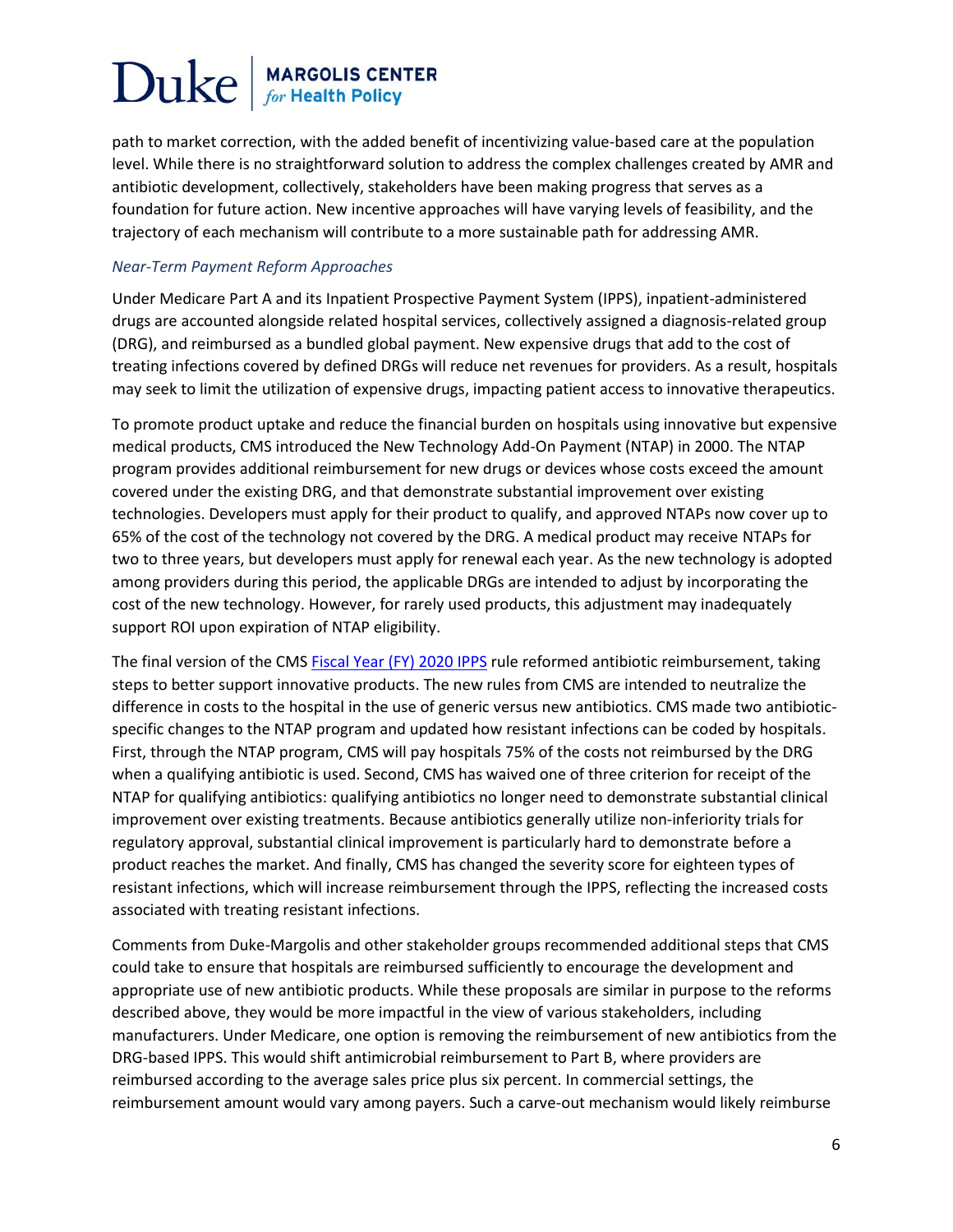hospitals based on an average of purchase price of qualified antimicrobials, mitigating financial considerations impacting hospital pharmacy procurement and the treatment options available for patients. Like an enhanced NTAP, such a measure would increase reimbursement for innovative antibiotics and speed their inclusion on hospital formularies. An example of proposed legislation to address this need is th[e DISARM bill,](https://www.congress.gov/bill/116th-congress/senate-bill/1712/text) which was recently introduced in the Senate (S.1712).

#### *De-Linking Antibiotic Product Revenue from Sales Volume*

While changing the payment mechanism or amount of reimbursement could bolster novel antimicrobial revenue in the short-term, this approach nonetheless depends on the volume of product sold. Infrequently used antimicrobials (such as those new to the market) may not benefit significantly from such approaches. A transition to approaches that delink the payment for antibiotics from the volume of their use could prove more sustainable in the long-term, achieving some of the goals of a MER while working through insurance payments that, in the US and elsewhere around the world, are moving from volume- to value-based approaches.

Proposals from several global stakeholders have suggested implementing 'delinked' payment models, in which revenue for an antimicrobial is delinked from sales volume. Delinkage mechanisms shift from paying per dose used to paying for antibiotic availability. Purchasing antibiotics on a subscription basis is one approach to delinking revenue and volume. A subscription model could provide access to the antibiotic for a flat and predictable recurring payment, potentially linked to antibiotic performance goals. Paying for the availability rather than use of a qualifying antibiotic could enable several benefits.

First, such models would guarantee revenue streams for those developing effective priority antibiotics, regardless sales volumes. Second, these models could eliminate the need for developers to drive increased product uptake, aligning payment with appropriate prescribing and stewardship goals. Third, these models could potentially enable payments to reflect the additional components of population health value provided by effective antibiotic treatment. Measuring these value components could support the collection of data on an antimicrobials' real-world effectiveness, including whether resistance rates in covered populations subsequently decrease.

### International Payment Reform Pilots

Other countries are beginning to explore implementation of delinked payment models. In the United Kingdom (UK), the National Health Service and National Institute for Health and Care Excellence (NICE) will be testing a new type of payment model for antibiotic. The UK will be employing a subscription-like payment mechanism that will pay for antibiotics based on availability and value rather than the number of doses that are used. This concept reflects some of the ideas presented in the prior Duke-Margolis Priority Antibiotic Value and Entry Award, including linking payments for an antibiotic to its impact on AMR in a population.<sup>26</sup> The UK reimbursement mechanism will use new modeling parameters within their traditional health technology assessment (HTA) to encompass elements of population health value that are not normally considered. This model will initially be tested with a limited number of antibiotics, and actual reimbursement rates are yet to be determined. However, implementation will be closely watched, and if successful, stakeholders in other countries may consider adopting similar approaches.

In Sweden, the Public Health Agency has developed a pilot model that would guarantee a certain level of revenue from the government to an antimicrobial developer regardless of the volume of antimicrobial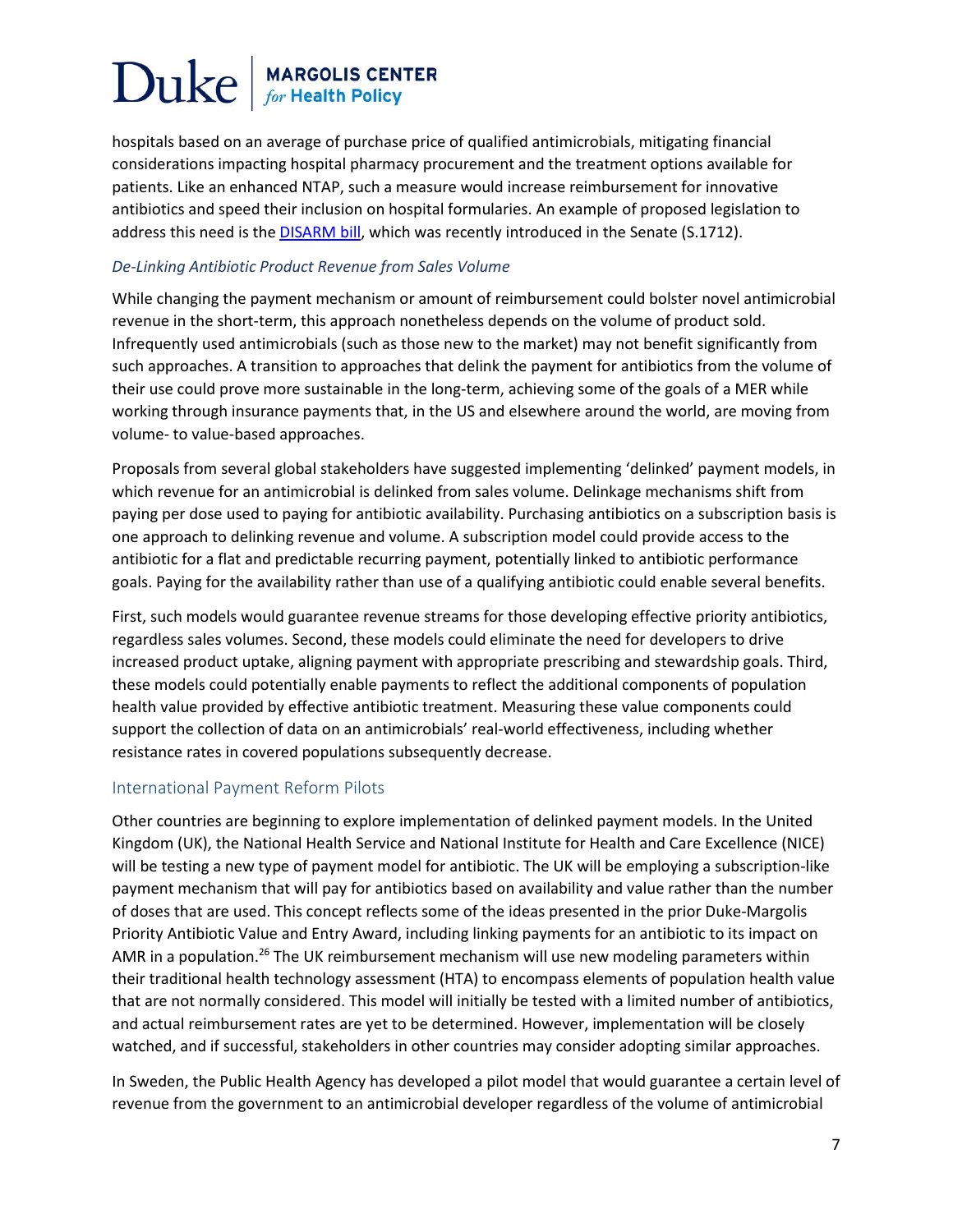used.<sup>27</sup> The purpose of this model is to encourage market entry and enable access to the new antimicrobial if needed. The pilot will include two antibiotics that have remaining market protections, are used in low volumes, and are of special medical value. The fee paid to the developer would be based on estimated volume needed. This model has yet to be implemented, so it is unclear if the total payment would effectively ensure access. However, it is feasible that if this model were implemented by multiple countries, then the accumulated premiums may provide a substantial return to the antimicrobial developer.

### Value-Based Payment Models in the United States

Shifts across the US healthcare sector have been placing greater value on evidence-based treatment and quality outcomes. In particular, payers and manufacturers within and outside of the US have begun experimenting with valued-based payment (VBP) arrangements, where drug reimbursement is dependent in part on the delivered outcomes.

VBP models represent an additional opportunity to emphasize and reward the value that qualified antimicrobials contribute to high-quality healthcare, and typically take either of two forms: evidencebased pricing and outcomes-based contracts. When determining payment for a product, evidence- or indication-based pricing considers existing evidence, such as evidence generated in clinical trials. In contrast, outcomes-based contracts determine payment for a product based on evidence generated through real-world use. These types of payment contracts may incorporate rebates paid by developers to payers if pre-defined outcomes in individual patients or populations do not result from appropriate product use. Outcomes-based contracts also include population-based payments, where payments are contingent on population-level rather than patient-level outcomes. Population-based payments will likely depend on meaningful outcome measures and require greater provider involvement.

Few truly population-based contracts for drugs have been implemented, but stakeholders are beginning to pilot such arrangements. The state of Louisiana recently announced its intention to implement a subscription payment model for hepatitis C therapies. Under the arrangement, Louisiana's Medicaid program will pay a set fee to the drug developer for unlimited access to the therapy. Outcomes are not being tracked under this arrangement; evidence is already strong on the effectiveness of recent hepatitis C therapies, and so the model is primarily focused on achieving greater access without increasing program costs. However, given the significant number of patients who are undiagnosed and may have difficulty with screening and follow-up even with a low drug price, this kind of payment arrangement could include adjustments for population outcomes, including cure rate, adverse events, or reductions in the downstream costs of disease complications.

There are several reasons why antibiotics for resistant organisms may be appropriate for VBP arrangements. For one, when effective, antibiotics have the potential to lower costs by reducing health care utilization and averting additional infections. An important benefit of treating resistant infections accrues to the members of a population who are spared subsequent infection and treatment owing to the appropriate treatment of prior infections among the population. VBP arrangements based on population outcomes (e.g. prevention of subsequent resistant infection) or models where payments are completely delinked from sales volume may better align payment for antibiotics with the population health values they offer.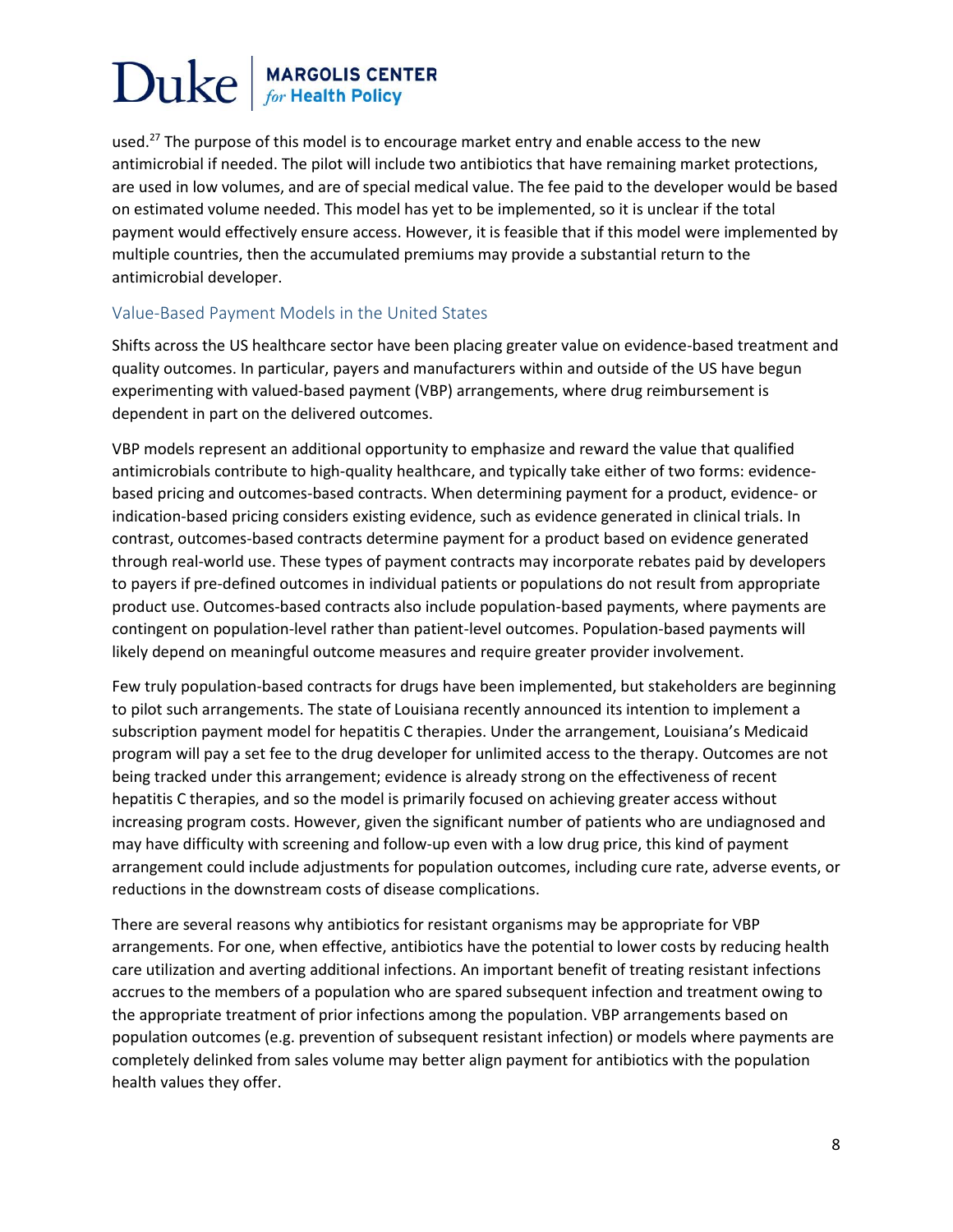Another potential advantage of VBP arrangements for antibiotics that target resistant infections is the potential to improve stewardship and appropriate prescribing. Clinical trials often generate limited evidence regarding the real-world effectiveness of such antibiotics. Furthermore, new antibiotic approvals trend toward narrower patient populations and their effectiveness across broader and more diverse use cases may be uncertain. As providers and health systems generate additional data about the utilization of novel antibiotics, better determinations regarding how and when an antibiotic may be effectively employed can improve prescribing. Coordinating antibiotic utilization with enhanced and timely data collection can simultaneously support value-based arrangements and appropriate prescribing. Stewardship programs benefit from detailed utilization and outcome data and health systems can drive the efficiencies underpinning value-based arrangements where data is already being collected for stewardship purposes.

### Developing Population-Based Payments for Antibiotics

As additional steps are considered to improve the link between the public health value that antibiotics offer and the amount that they are reimbursed, one option is a population-based approach, which could be used to delink payment from volume use. A subscription model is one form that this approach could take. In June 2018, the former Commissioner of Food and Drugs suggested a model in which CMS would pay a subscription or licensing fee for antimicrobials access, and where FDA and CMS would work in coordination to determine eligibility for this new pathway.<sup>28</sup> Payments to the developers would likely be contingent on certain milestones or outcomes being met, as well as continued availability of the drug.

Building on this suggestion, Duke-Margolis developed a framework for implementation in Medicare, where antibiotic payment would occur through a recurring fee that is linked to evidence generation and ongoing demonstration of value.<sup>29</sup> Using this approach, product manufacturers would work with CMS prior to approval to include endpoints or readouts relevant to the value of the antibiotic. Because this type of arrangement would be a fundamental change from the current volume-based purchasing approach, new structure will be needed for procurement and distribution to hospitals. Our framework suggestions that creation of Priority Antibiotic Manager(s) (PAMs), which would be responsible for the purchasing of antibiotics on a subscription basis, distributing antibiotics to the providers (potentially with a nominal fee per use), and collecting and processing data on antibiotic use and outcomes. These entities would be competitively-selected by CMS. To promote appropriate use of the new, priority antibiotics, CMS would continue to rely on its antibiotic stewardship requirements.

The subscription payment to the manufacturer would not be based on the sales volume of the antibiotic, but would assure that an adequate supply was available for Medicare beneficiaries. An advance payment made to the priority antibiotic manufacturer would provide some measure of predictable revenue, and this payment would take into consideration two components. One part would be based on expected need within the Medicare population when the drug, which would address concerns about hospital incentives to obtain and use the antibiotic appropriately. The second component would be reflect value beyond what is captured in actual use by beneficiaries. Some of these values, such as the potential for reduced transmission, expanded access to medical services, and drug novelty are further described in the next section. Over time, payments could be adjusted as additional evidence around value is generated.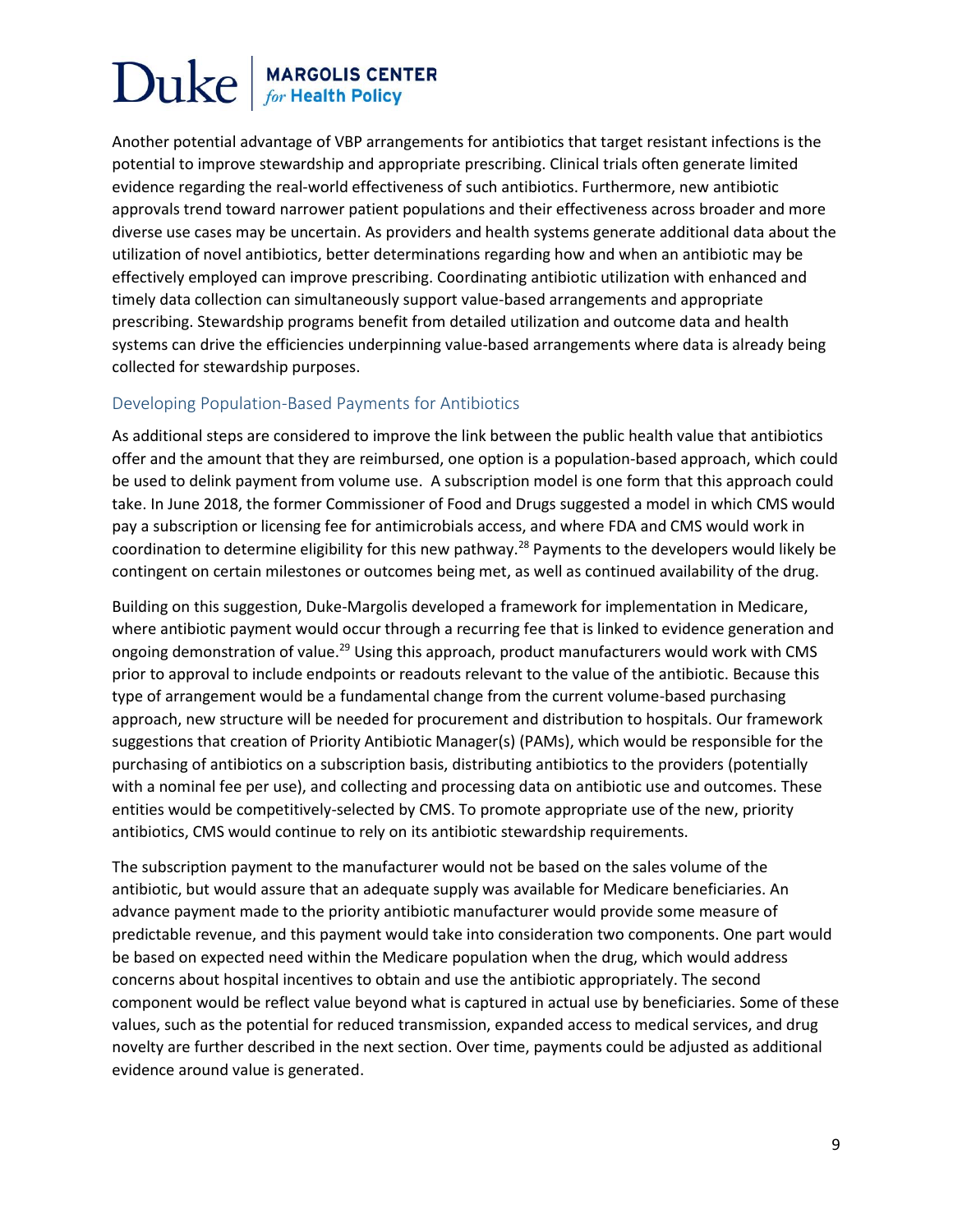Data collection and tracking of key measures will be critical to the success of this model. Valuable measures might focus on ensuring antibiotic availability when needed, tracking when and for what the antibiotic is used, and quantifying the overall cost of AMR through tracking care duration and intensity or presence of resistance. These data collection efforts could align with CDC and other public health organization efforts on stewardship and surveillance, representing an opportunity to better quantify the societal benefits of combatting AMR. Pairing data collection with payment reform efforts will directly align antibiotic payments with public health goals and with Medicare's shift from volume- to valuebased payments for other important components of medical care.

### Sustaining the Market for Antimicrobials through Improved Valuation and Evidence Development

Rigorously quantifying the value of novel antimicrobials stands to improve the prospect for their rapid coverage and increased reimbursement among payers. However, multiple factors comprise the value of an antimicrobial and consensus regarding which components can be formally defined remains elusive. Determining the criteria and methods to quantify the benefits of antimicrobial treatment that accrue to individuals, and moreover the populations to which they belong, remains challenging. The significant component of antimicrobial value arising from their positive externalities is the subject of relatively nascent study.

For instance, a study on surgery and cancer care demonstrated that surgical site infections and infections following chemotherapy are increasingly resistant to first line antimicrobials. In the absence of novel antimicrobials, and if effectiveness of current antimicrobials were to be reduced by 30%, an estimated 120,000 additional surgical site- or chemotherapy-associated infections would occur every year (in the US).<sup>30</sup> The availability of novel antimicrobials might mitigate predicted increases in treatment-related mortality, estimated to be between  $2,000 - 15,000$  deaths per year.<sup>30,31</sup> Effective antimicrobials have the potential to lower downstream health care costs by reducing health care utilization following complicated infections, as well as by preventing additional infections.

Beyond enabling procedures that would otherwise risk serious infection (like surgery), stakeholders have identified four additional elements of value that accrue at the population health level: (1) avoidance of infection in populations adjacent to infected individuals and slowing the development of resistance; (2) diversity of pharmacologic mechanisms to target bacteria, impeding the emergence of resistance among pathogens; (3) narrow-spectrum treatment options which might reduce adverse effects on the natural gut microbiome; and (4) "social insurance" against potential disease outbreaks and the rapid emergence of widespread resistance to alternate classes of antimicrobials, both within and beyond the US.<sup>32</sup> Preventing the development and spread of new infections is anticipated to be highly valuable to the health care system because of the potential costs associated with these infections, and from a patient perspective, lack of transmission means that there is reduced risk for adverse events and loss of productivity. Further development of methods to quantitatively and comprehensively value antimicrobials, and collecting evidence of their impact on individual and population health outcomes, would provide a stronger foundation for payment models for antibiotics that reflect these distinctive sources of value.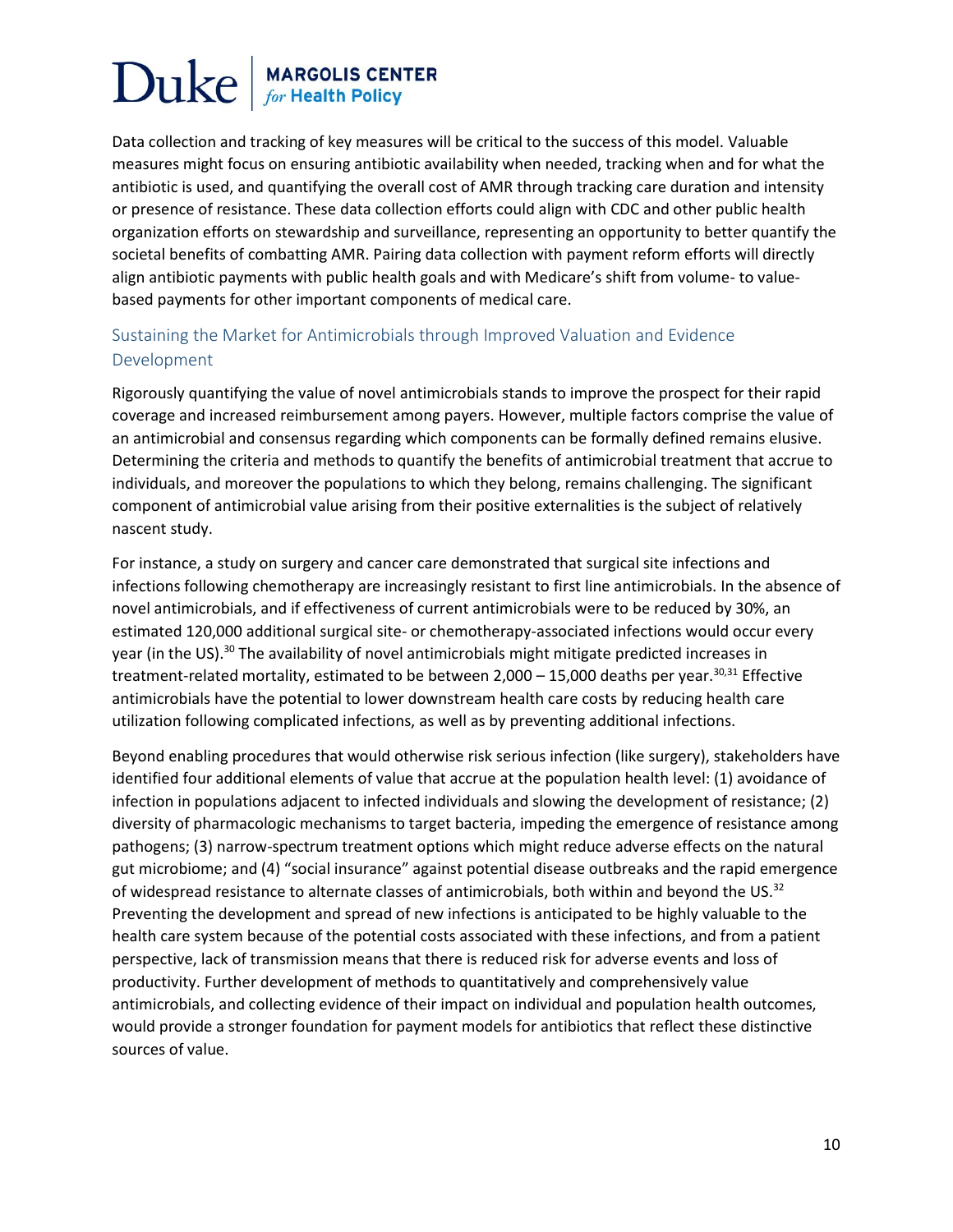### *Expanding and Delivering on Antimicrobial Value*

While the majority of infections are cured following first-line antimicrobial therapy, difficult-to-treat and resistant infections require more sophisticated interventions and system-level strategies. Rapid diagnostics, non-traditional antimicrobial treatments, antimicrobial stewardship programs, and enhanced local and global surveillance can each contribute to a future where resistant infections are easily identified and eliminated.

Rapid diagnostics are desired not only for their immediate impact on clinical practice, but for their effect on developers' interest in pursuing innovative narrow-spectrum antimicrobials. Unfortunately, as with novel antimicrobials, securing reimbursement for new diagnostics is often challenging or unclear, discouraging device makers from entering the market. However, incentivizing the development of diagnostics that enable rapid and appropriate prescribing can increase the value of antimicrobials. Diagnostics that enable providers to move beyond empiric prescribing stand to mitigate the adverse effects of inappropriate treatment, including potential toxicity, intensive or extended inpatient care, and the risk of facilitating the emergence of resistance (by exposing infectious organisms to antimicrobials which may be incompletely effective).

Another avenue toward enhancing the value of both novel and existing antimicrobials depends on the effective design and implementation of stewardship and surveillance programs. The CDC has developed and disseminated core elements of effective stewardship programs, and as of March 2020, hospitals participating in Medicare are required to implement stewardship programs.<sup>33,34</sup> However, further steps can be taken to advance stewardship and surveillance efforts. As was previously discussed, actionable data regarding the utilization of antimicrobials at the local level can inform how and when an antimicrobial may be most effectively employed, or when resistance might be anticipated. Collecting and analyzing reliable data following the utilization of antimicrobials is increasing in prevalence and scope. Provider systems with the resources to pursue these strategies—designing stewardship protocols to encourage appropriate prescribing and data infrastructure to detail use cases and patient outcomes are encouraged to do so. As these practices expand and become more sophisticated, stakeholders will benefit from a more informed understanding of antimicrobial value.

### Exploring Opportunities to Reform Antimicrobial Payment and Post-Market Incentives

The Margolis Center is committed to gathering the stakeholder community and working collectively toward a framework of near-term actions to mitigate AMR in 2020 and beyond. During the meeting, discussion will consider a wide range of policy priorities, including antimicrobial development and innovation, valuation and evidence development, payment reform, stewardship, and global coordination.

#### *Session 1: Highlighting US actions on antimicrobial innovation, payment and stewardship*

As the issue of AMR grows more urgent, government organizations have been using their authorities to take steps to address the problem. In this session. Speakers will provide an overview of domestic efforts to address the threat of AMR from the perspective of federal agencies, including the Centers for Disease Control and Prevention (CDC) and the Centers for Medicare & Medicaid Services (CMS). Discussion will focus on actions that have resulted in measurable impacts and challenges that remain to be addressed.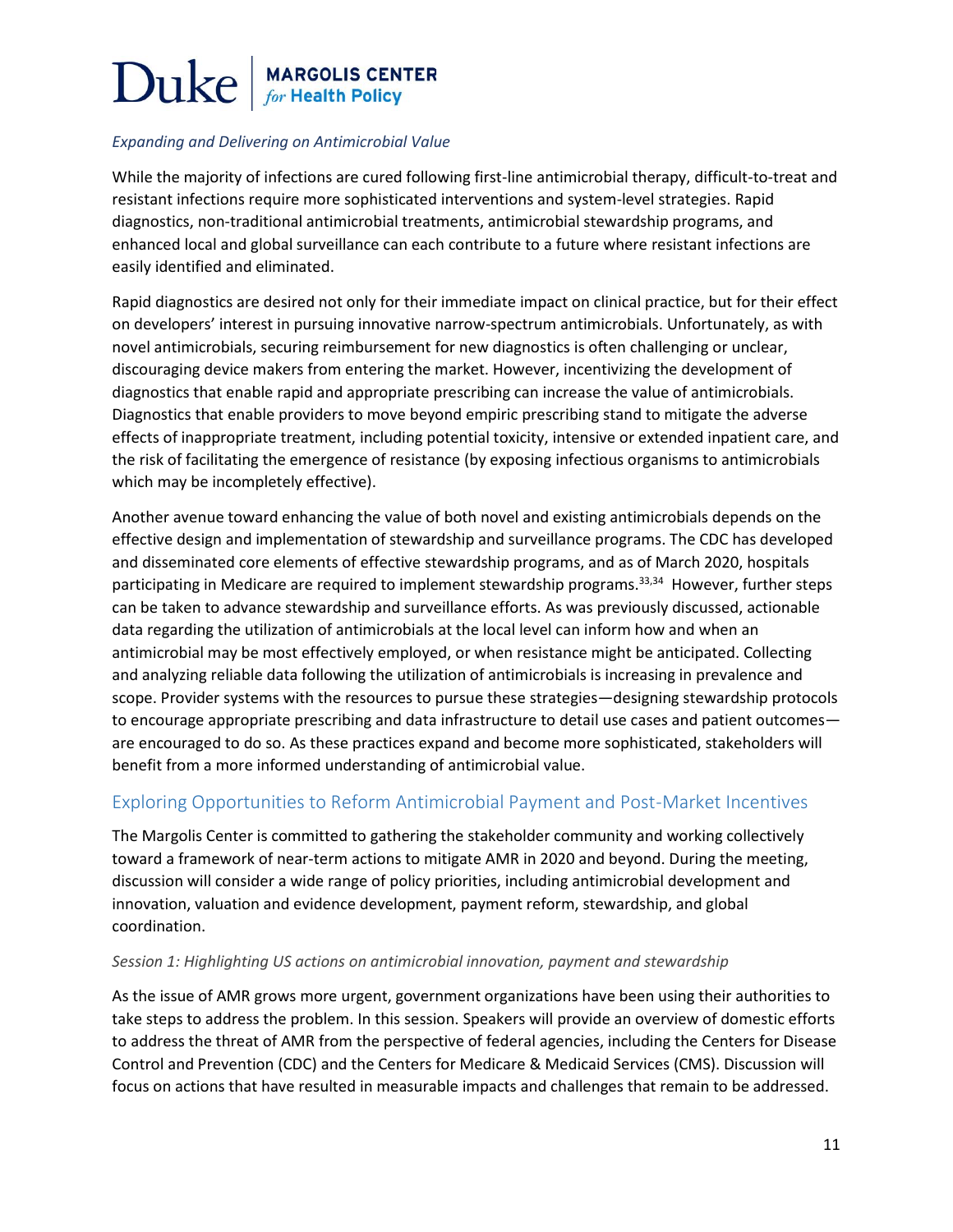### *Session 2: Developing a path to improved and sustainable reimbursement for antibiotics*

Limited return on investment has broken the antimicrobial market. While novel payment approaches may provide more predictable revenue, convincing developers, payers, and providers to pilot new mechanisms can benefit from more clearly defined antimicrobial value. Discussion will encompass the most likely path toward population-based payment models, and strategies to engage public- and private-sector stakeholders both domestically and across the globe.

#### *Session 3: Exploring other actions that can contribute to a healthy antimicrobial ecosystem*

Providers and payers are developing and implementing new technologies and improved information systems that can enhance the value proposition for utilizing novel antimicrobials. Ensuring the right patient receives the right therapy at the right time requires leveraging rapid diagnostics, ensuring appropriate stewardship, and collecting outcomes and to bolster post-market evidence. Participants will consider how current and future technologies and information systems can improve the adoption, utilization, and sustainability of novel antimicrobials.

#### *Session 4: Next steps and reflections on the path forward*

Progress toward a reinvigorated market for antimicrobials almost certainly depends on the implementation of thoughtful legislative and administrative incentives for investing in and sustaining innovative product pipelines. Policymakers are aware of the potential paths forward and will discuss near-term actions that build on the progress of the past year.

#### **References**

- 1. Davies J. Where have All the Antibiotics Gone? *Can J Infect Dis Med Microbiol.* 2006;17(5):287-290.
- 2. *Rethinking the way we fight bacteria.* International Federation of Pharmaceutical Manufacturers & Associations; August 23, 2015.
- 3. Antibiotic Resistance Threats in the United States, 2019. Atlanta, GA: U.S. Centers for Disease Control and Prevention; 2019.
- 4. Thorpe KE, Joski P, Johnston KJ. Antibiotic-Resistant Infection Treatment Costs Have Doubled Since 2002, Now Exceeding \$2 Billion Annually. *Health Aff (Millwood).* 2018;37(4):662-669.
- 5. Siemann M, Koch-Dörfler M, Rabenhorst G. Clostridium difficile-associated diseases. *Intensive care medicine.* 2000;26(4):416-421.
- 6. Paavola A. Big pharma backs off superbug: Why 5 drugmakers bailed on antibiotic research. Becker's Hospital Review. [https://www.beckershospitalreview.com/pharmacy/big-pharma-backs-off-superbug-why-](https://www.beckershospitalreview.com/pharmacy/big-pharma-backs-off-superbug-why-5-drugmakers-bailed-on-antibiotic-research.html)[5-drugmakers-bailed-on-antibiotic-research.html.](https://www.beckershospitalreview.com/pharmacy/big-pharma-backs-off-superbug-why-5-drugmakers-bailed-on-antibiotic-research.html) Published 2018. Updated August 6. Accessed January 7, 2020.
- 7. Kinch MS, Patridge E, Plummer M, Hoyer D. An analysis of FDA-approved drugs for infectious disease: antibacterial agents. *Drug Discovery Today.* 2014;19(9):1283-1287.
- 8. Årdal C, Findlay D, Savic M, et al. Revitalizing the Antibiotic Pipeline: Stimulating Innovation While Driving Sustainable Use and Global Access. 2018.
- 9. CARB-X Homepage. Boston University. [https://carb-x.org/.](https://carb-x.org/) Published 2020. Accessed January 10, 2020.
- 10. BARDA Ventures: Request For Information ("RFI"). Biomedical Advanced Research and Development Authority, U.S. Department of Health and Human Services. [https://drive.hhs.gov/files/BARDA\\_Ventures\\_RFI\\_10.14.2019.pdf.](https://drive.hhs.gov/files/BARDA_Ventures_RFI_10.14.2019.pdf) Published 2019. Accessed January 13, 2020.
- 11. Outterson K. The eighth commandment: Establish a Global Innovation Fund for early-stage and noncommercial research. *Microbiologist.* 2018.